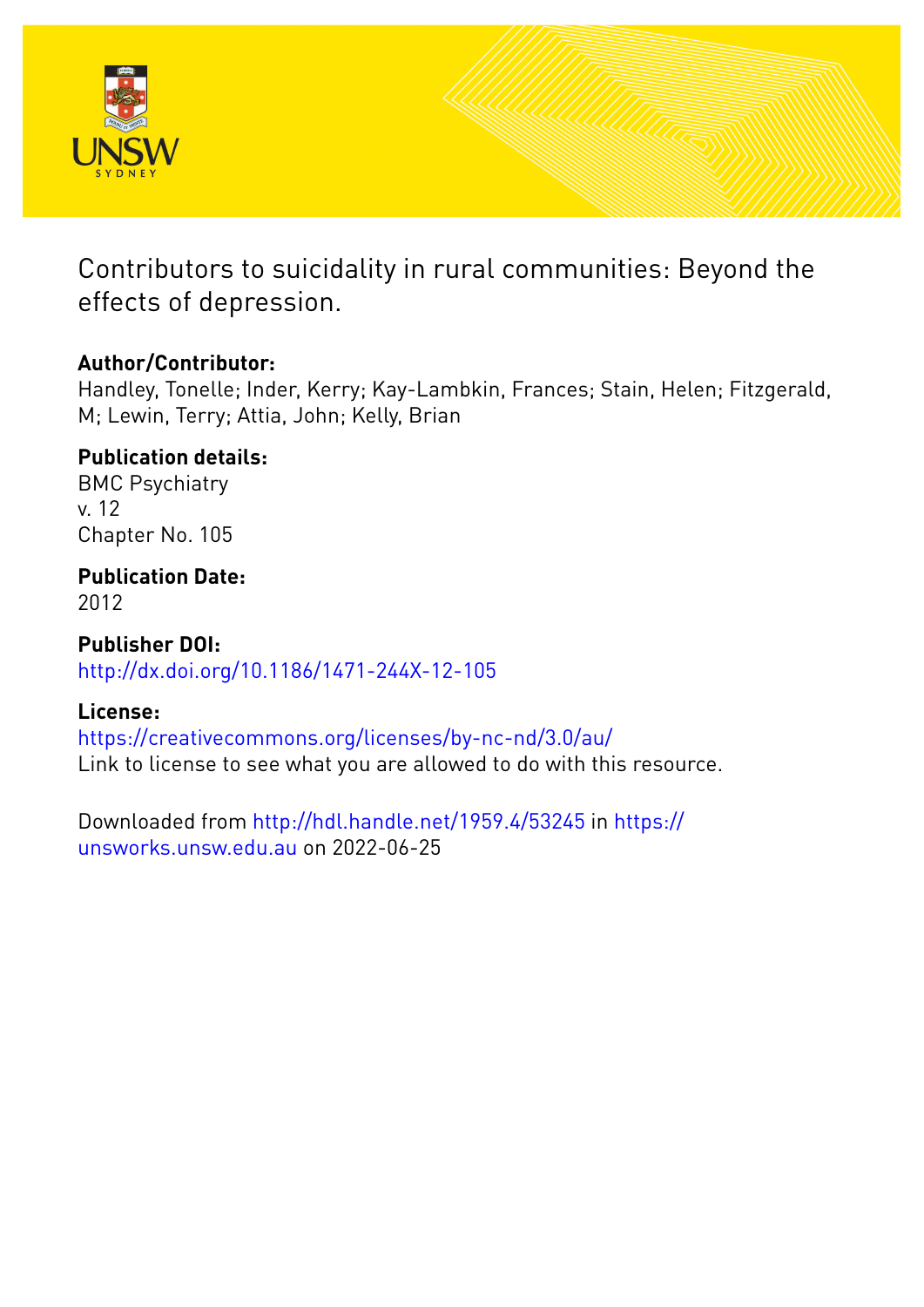# **RESEARCH ARTICLE Example 2014 The SEAR CH ACCESS**



# Contributors to suicidality in rural communities: beyond the effects of depression

Tonelle E Handley<sup>1\*</sup>, Kerry J Inder<sup>1,2</sup>, Frances J Kay-Lambkin<sup>1,3</sup>, Helen J Stain<sup>1,4,6</sup>, Michael Fitzgerald<sup>2</sup>, , Terry J Lewin<sup>1,2,6</sup>, John R Attia<sup>2,5,7</sup> and Brian J Kelly<sup>1,4</sup>

# **Abstract**

Background: Rural populations experience a higher suicide rate than urban areas despite their comparable prevalence of depression. This suggests the identification of additional contributors is necessary to improve our understanding of suicide risk in rural regions. Investigating the independent contribution of depression, and the impact of co-existing psychiatric disorders, to suicidal ideation and suicide attempts in a rural community sample may provide clarification of the role of depression in rural suicidality.

Methods: 618 participants in the Australian Rural Mental Health Study completed the Composite International Diagnostic Interview, providing assessment of lifetime suicidal ideation and attempts, affective disorders, anxiety disorders and substance-use disorders. Logistic regression analyses explored the independent contribution of depression and additional diagnoses to suicidality. A receiver operating characteristic (ROC) analysis was performed to illustrate the benefit of assessing secondary psychiatric diagnoses when determining suicide risk.

Results: Diagnostic criteria for lifetime depressive disorder were met by 28% (174) of the sample; 25% (154) had a history of suicidal ideation. Overall, 41% (63) of participants with lifetime suicidal ideation and 34% (16) of participants with a lifetime suicide attempt had no history of depression. When lifetime depression was controlled for, suicidal *ideation* was predicted by younger age, being currently unmarried, and lifetime anxiety or post-traumatic stress disorder. In addition to depression, suicide attempts were predicted by lifetime anxiety and drug use disorders, as well as younger age; being currently married and employed were significant protective factors. The presence of comorbid depression and PTSD significantly increased the odds of reporting a suicide attempt above either of these conditions independently.

Conclusions: While depression contributes significantly to suicidal ideation, and is a key risk factor for suicide attempts, other clinical and demographic factors played an important role in this rural sample. Consideration of the contribution of factors such as substance use and anxiety disorders to suicidal ideation and behaviours may improve our ability to identify individuals at risk of suicide. Acknowledging the contribution of these factors to rural suicide may also result in more effective approaches for the identification and treatment of at-risk individuals.

# Background

Prior suicidal ideation or suicide attempts are the primary risk factors for future suicidal behaviours [\[1,2](#page-9-0)]. There is a strong relationship between suicidality and depression, with affective disorders contributing to the incidence of suicidal ideation, plans and attempts [\[3](#page-9-0)]. The frequent co-occurrence of these conditions has caused suicidality to become largely conceptualised as a

symptom of depression, and as such is included as a diagnostic criterion for Major Depressive Episode in the DSM-IV [[4\]](#page-9-0), as well as appearing in a range of instruments for measuring depression (e.g. Beck Depression Inventory, Composite International Diagnostic Interview, Patient Health Questionnaire, Hamilton Rating Scale for Depression) [\[5](#page-9-0)]. Although suicidality also appears in the DSM-IV diagnostic criteria for Borderline Personality Disorder, there is a greater focus on recurrent and severe suicidal behaviours and therefore milder or transient suicidality may not be considered relevant. Evidence shows that in the majority of cases, suicide



© 2012 Handley et al.; licensee BioMed Central Ltd. This is an Open Access article distributed under the terms of the Creative Commons Attribution License [\(http://creativecommons.org/licenses/by/2.0\)](http://creativecommons.org/licenses/by/2.0), which permits unrestricted use, distribution, and reproduction in any medium, provided the original work is properly cited.

<sup>\*</sup> Correspondence: [tonelle.handley@newcastle.edu.au](mailto:tonelle.handley@newcastle.edu.au) <sup>1</sup>

<sup>&</sup>lt;sup>1</sup> Priority Research Centre for Translational Neuroscience and Mental Health, University of Newcastle, Newcastle, Australia

Full list of author information is available at the end of the article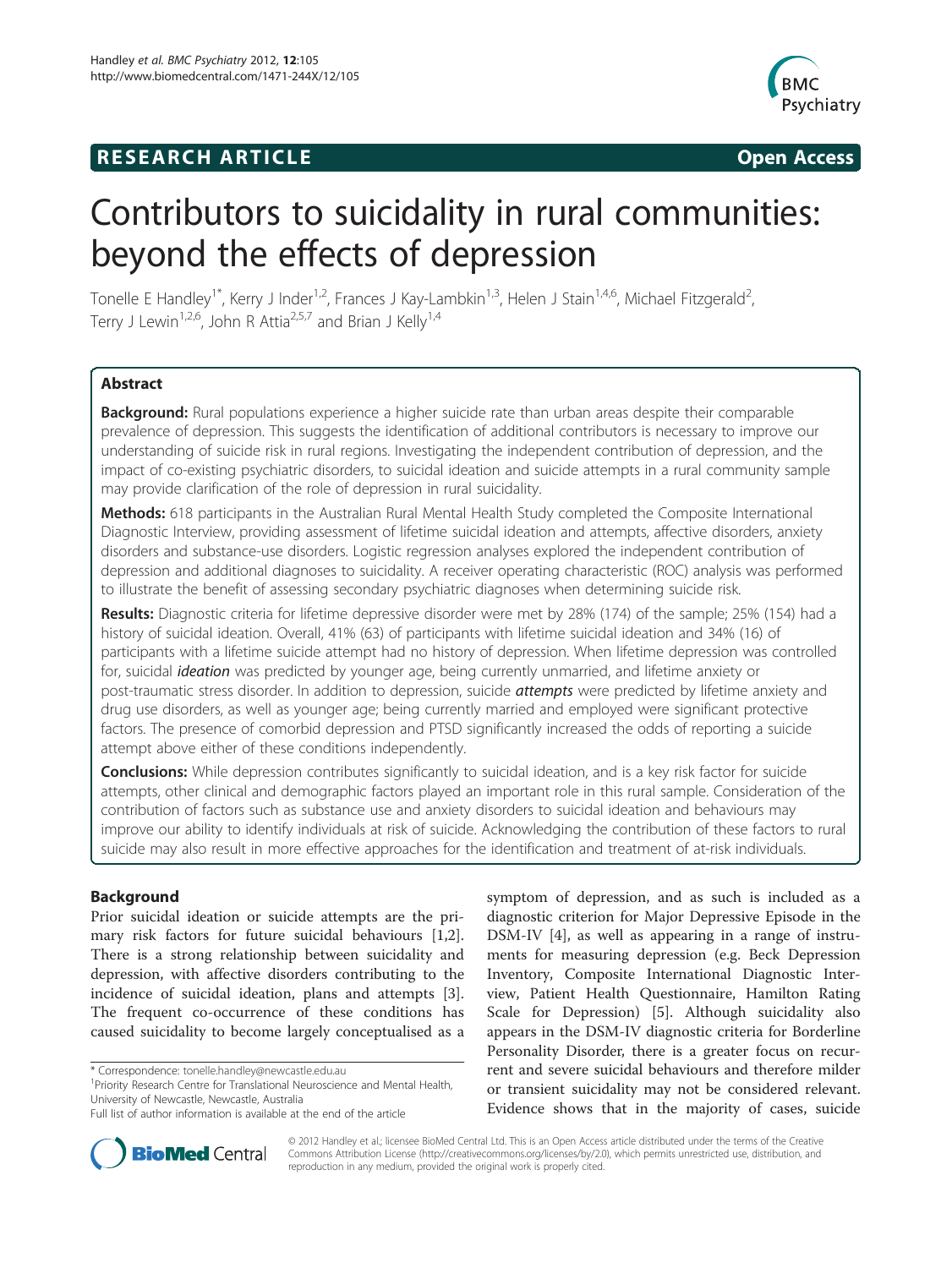attempts are preceded by more minor expressions of suicidality such as life weariness or death wishes [[1](#page-9-0)]. Therefore the exclusion of "mild" suicidality from diagnostic criteria may prevent adequate attention being directed towards individuals at risk of future suicidal behaviour.

Emerging evidence suggests that considering suicidality primarily as a component of a depressive disorder may lead to suicide risk being underestimated or overlooked in clinical settings [\[6](#page-9-0)]. There is preliminary evidence for a dual-factor model of depression and suicidality as related but independent constructs [\[5](#page-9-0)], with support for this model evident in a range of previous community studies. For example, a recent international study found that across a variety of countries and urban/rural localities, suicidal ideation occurred more frequently than depression [\[7](#page-9-0)]. Similarly, it is a consistent finding that males have a significantly higher suicide rate than females [[8](#page-9-0)], despite rates of depression among males generally being found to be lower than their female counterparts [\[9](#page-9-0)]. Evidence from psychological autopsy studies shows that approximately onethird of suicide victims do not have symptoms indicative of major depression at their time of death [[10](#page-9-0)], suggesting the importance of other contributory factors in a substantial proportion of those who die by suicide.

Suicidality occurs in individuals with a range of psychiatric disorders [[11\]](#page-9-0). Up to 63% of suicide victims experience substance use disorders, including both drugs and alcohol [\[12](#page-9-0)], while over 70% of those who make a suicide attempt have at least one anxiety disorder [\[13](#page-9-0)]. Additionally, approximately 80% of individuals with bipolar disorder experience suicidal ideation or a suicide attempt during their lifetime [[14\]](#page-9-0), while individuals with schizophrenia are also at a significantly increased risk of suicide [\[15\]](#page-9-0). Comorbidity also plays a vital role in suicidality, greatly increasing the likelihood of suicidal behaviours [[16-18](#page-9-0)]. In addition, psychological autopsy studies show that approximately 10% of those who take their own life did not meet criteria for any psychiatric diagnosis [\[19](#page-9-0)]. These findings strongly suggest that it would be beneficial to assess suicidality in a range of psychiatric disorders, rather than restricting these assessments primarily to depressive conditions. Similarly, the small proportion of individuals whose suicidality occurs in the absence of any psychiatric condition implies that the identification of additional non-psychological risk factors is necessary.

The conceptualisation of suicidality predominantly as a symptom of depression has restricted research exploring the relationship between these variables beyond their common co-occurrence [\[5\]](#page-9-0). As a result, there are few existing studies exploring suicidality as independent from depression in large-scale community samples [\[20](#page-9-0)]. This research may be especially valuable in rural populations as suicide rates are generally higher in rural areas [[21\]](#page-9-0), yet the prevalence of mood disorders is often equivalent to that observed in urban regions [[22\]](#page-9-0). Additionally, while the concept of suicidality and depression as separable states has been explored in one Australian study [[5\]](#page-9-0), this study used a predominantly urban sample; the generalisability to rural populations has not yet been explored. Identifying the independent contribution of depression to suicidality in rural areas will allow an estimation of the extent to which additional factors may influence rural suicide.

This study aims to explore the prevalence of suicidal thoughts and behaviours among individuals with and without a history of depressive illness in a nonmetropolitan community sample. It investigates both the independent contribution of depression to suicidality, and the influence of additional psychiatric diagnoses, including anxiety and substance use. Based on previous research conducted in urban and rural populations [\[5](#page-9-0),[7](#page-9-0)], it is hypothesised that depression will have a strong association with suicidality, yet we anticipate that additional predictors will contribute to the presence of suicidality in both individuals with and without a depressive disorder. The information obtained from this study may be useful for the future identification and treatment of individuals at risk of suicidal behaviour who may not be recognised under current screening procedures.

# Methods

# **Participants**

Data were obtained from the baseline phase of the Australian Rural Mental Health Study (ARMHS), a longitudinal population-based study exploring determinants of mental health in rural and remote communities, with a focus on the influence of social factors (see [\[23\]](#page-9-0) for a detailed description). Baseline data were collected between 2006 and 2009. The sample consisted of New South Wales (NSW) residents aged 18 or over, who were randomly selected from the Australian Electoral Roll and resided in one of 60 Local Government Areas (LGAs) from the Greater Western, Hunter New England, or North Coast rural health service regions of NSW. These areas cover approximately 70% of the geographic region of non-metropolitan NSW. Metropolitan areas, including capital cities and other urban centres with populations greater than 100,000, were excluded.

# Measures

# Demographics

Age, gender, marital status, education and employment status were assessed by single-item questions via an initial postal survey. This postal survey also included the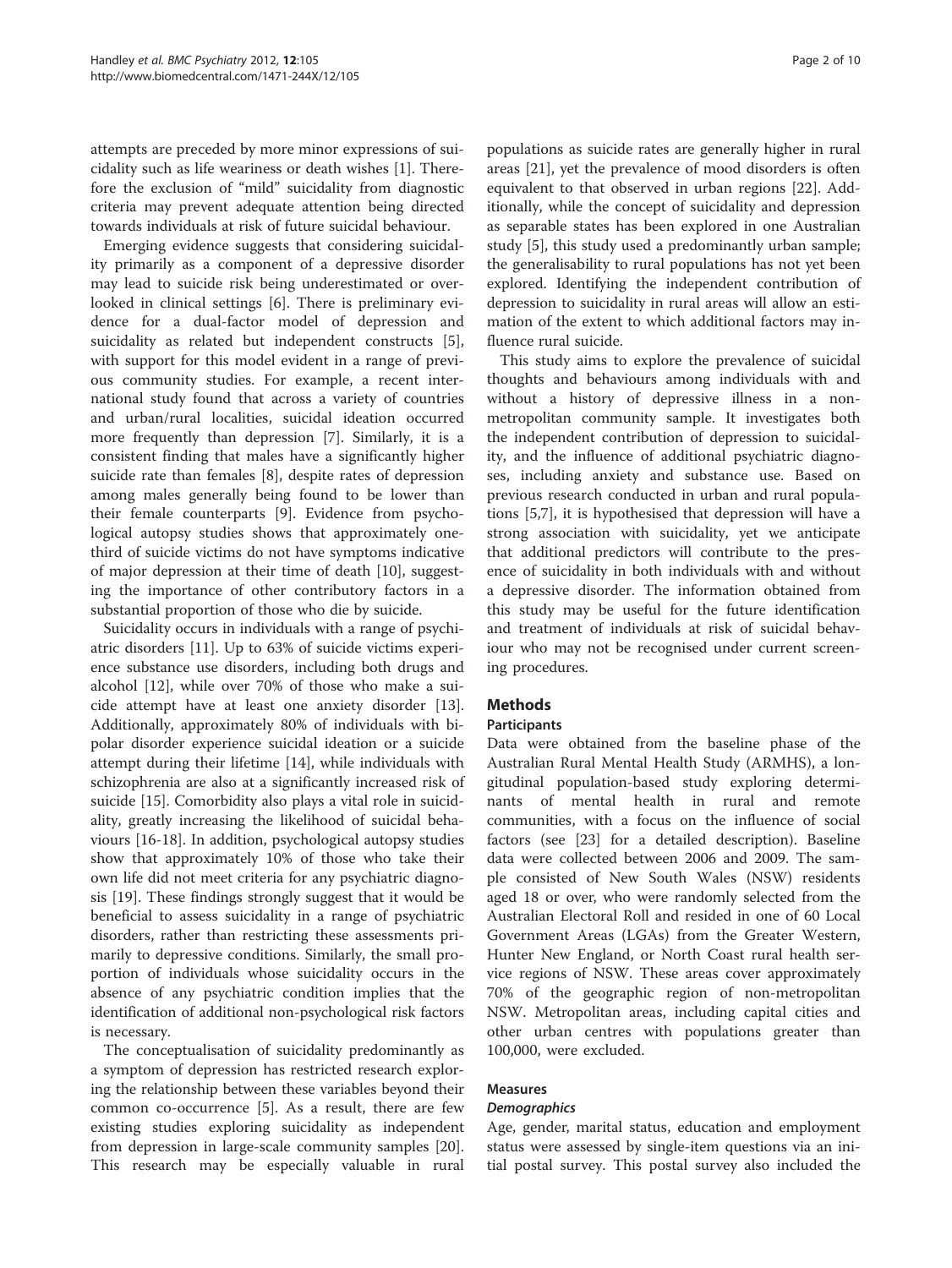Kessler-10 (K10) psychological distress scale, which was used to select participants for telephone interview as described below.

# The Composite International Diagnostic Interview

The World Health Organisation Composite International Diagnostic Interview (CIDI) is a standardised diagnostic interview used to assess the presence of a range of mental disorders according to both Diagnostic and Statistical Manual (DSM-IV) and International Classification of Diseases (ICD-10) criteria [\[24](#page-10-0)]. Participants were selected for CIDI interview based on their K10 psychological distress score [\[25](#page-10-0)]; interviews were offered to 100% of those with a high-range score (25+), 75% of those with a moderate-range score (16– 24), and one-sixth of those scoring in the low range (10–15). The CIDI has been shown to have excellent inter-rater reliability, and good validity and test-retest reliability, and is an acceptable method to determine lifetime diagnoses [\[26\]](#page-10-0), using both face-to-face and telephone delivery [[27-30\]](#page-10-0). This interview was used to determine the presence of suicidal ideation at any time during the participants' life ("have you ever seriously thought about committing suicide?"). Participants who endorsed suicidal ideation at any time during their life were subsequently asked about their history of suicide attempts. If participants had no lifetime suicidal ideation they were not asked about lifetime suicide attempts; for these participants it was assumed that they had never attempted suicide. The CIDI suicidality section also includes questions about participants' age at their first and most recent thoughts of suicide and/or suicide attempts, the number of suicide attempts they have made, and the severity of their lethal intent.

The CIDI was also used to assess a lifetime diagnosis of any depressive disorder, including unipolar and bipolar major depression, as well as the subthreshold conditions of dysthymia and minor depression ("depressive disorder"). An inclusive approach was utilised whereby the standard exclusion criteria for bereavement and medical attribution were not applied [\[31](#page-10-0)]; this allowed for exploration of the effects of depression symptoms regardless of their cause. The CIDI interview generated diagnoses of generalised anxiety disorder, social phobia, agoraphobia, panic attack and panic disorder ("anxiety disorder"); post-traumatic stress disorder (PTSD); alcohol abuse or dependence ("alcohol use disorder"); and drug abuse or dependence ("drug use disorder"). Due to evidence indicating a strong relationship between PTSD and suicidality [\[32](#page-10-0)], this condition was examined independently, rather than being collapsed into "anxiety disorders."

## Consent and ethical approval

Introductory letters were sent out to participants prior to dispatch of postal surveys, and information sheets and consent forms were included with each survey. These documents contained a description of both the postal survey and CIDI interview. Written informed consent was therefore obtained from each participant with the return of their postal survey. For CIDI interviews, verbal consent was re-confirmed over the phone at the time of interview scheduling. This research was conducted in compliance with the Helsinki Declaration; ethical approval was obtained from the Human Research Ethics Committees of the University of Newcastle (reference: H-145-1105a) and University of Sydney (reference: 13069).

# Statistical analysis

Data analysis was conducted using PASW (version 18; PASW, Chicago, IL, USA) and Stata (release 11; College Station, TX: StataCorp LP). Analyses were initially stratified by depression status; that is, the determinants of suicidal ideation and suicide attempts were explored independently for individuals with and without a history of depression. Univariate analyses were performed on all data; all variables were analysed using a chi-squared test. Odds ratios were used to represent the degree of influence of these variables on suicidality. An interaction was then calculated to determine differential effects of predictors between these groups.

Hierarchical logistic regressions were used to predict suicidal ideation and suicide attempts respectively; predictor variables were entered independently at step 1, while their interaction with depression was entered at step 2. In order to determine the potential impact of our selection process (i.e. selecting participants based on K10 scores), these analyses were also conducted with data back-weighted to be representative of the entire ARMHS sample, for comparative purposes.

To illustrate the relative contributions of depression and other factors to suicidality, two ROC curves were constructed with suicidal ideation and suicide attempt status as the respective outcomes. Depression status was plotted alone, and in conjunction with the full range of other psychological conditions and demographics. The area under the curve (AUC) for each of these models was compared to explore the additional predictive power obtained by considering secondary disorders when assessing risk of suicidality.

# Results

Of the 2639 ARMHS participants recruited, 867 were selected for CIDI interview based on their K10 score, and 230 (27%) participants declined, therefore 637 (73%)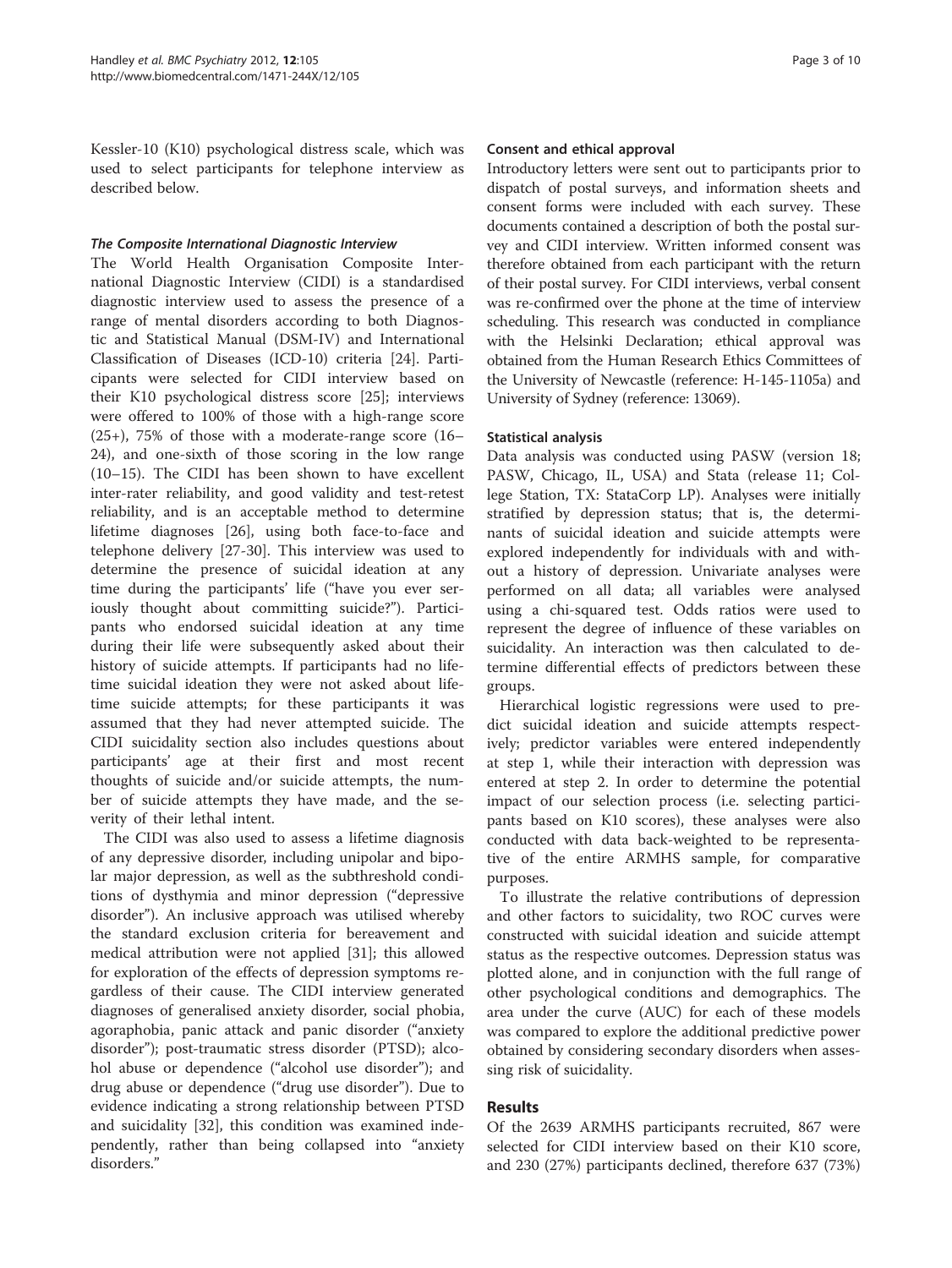were interviewed. The mean age of participants who declined the CIDI  $(M = 50.2, SD = 16.2)$  was younger than those who accepted  $(M = 55.3, SD = 13.8, F(1,$  $866$  = 21.3,  $p < .001$ ); no other demographic differences were observed between these groups. Due to interviewer error, five participants were not administered the suicidality section, and a further 14 participants gave a "don't know" response when asked about their history of suicidal ideation, resulting in data for 618 participants. The mean age was 55.2 years; two hundred and forty-four (39%) participants were male. One hundred and seventyfour (28%) participants met criteria for a depressive disorder. Of these, ten had minor depression, five experienced dysthymia only, 24 met criteria for both dysthymia and major depression ("double depression"), 112 experienced lifetime major depression only, and 23 had lifetime bipolar disorder. When the suicidality criterion was removed, all participants still met criteria for these diagnoses, therefore the presence of suicidality as a diagnostic criterion is not perceived to have confounded our results. Of the remaining sample, 250 (40.5%) indicated that they had ever experienced an episode of feeling "sad, empty or depressed" that did not last for longer than several days, while 194 participants (31.4%) reported no lifetime symptoms of depression.

One hundred and fifty-four participants (25%) indicated a history of suicidal ideation, and forty-seven (31%) of these participants reported having made at least one suicide attempt during their lifetime. The relationship between depression, suicidal ideation and suicide attempts is shown in Figure 1.



#### Suicidal ideation

Characteristics of participants with lifetime suicidal ideation The mean age of individuals with lifetime suicidal ideation was 50.9 years, with 53 (34%) of this sample being male. Of these individuals, 91 (58%) met criteria for a lifetime diagnosis of depression; this was not affected when the DSM-IV suicidality item (item 9) was removed. There was a significant univariate association between lifetime suicidal ideation and lifetime depressive disorder, with depressive disorder increasing the odds of reporting suicidal ideation six-fold (OR = 6.6, 95% CI 4.5-9.9,  $p < .001$ ). The presence of suicidal ideation differed significantly by type of depressive disorder (i.e. minor depression, dysthymia, major depression, double depression or bipolar),  $\chi^2_{(4)} = 13.0, p = .011;$  major depression (either unipolar or bipolar) was a greater risk factor for suicidal ideation than dysthymia or minor depression. Nineteen (12%) individuals with lifetime suicidal ideation did not meet diagnostic criteria for any disorder. These participants were significantly older  $(M = 58.0, SD = 13.8)$  than participants whose ideation was in the context of a psychiatric condition (M = 49.9, SD = 13.1,  $F(1,153) = 6.2$ ,  $p = .014$ ); no other demographic differences were observed.

Of the 154 participants with a lifetime history of suicidal ideation, 63 (42%) did not have a lifetime history of depressive disorder. As shown in Table [1,](#page-5-0) individuals aged 65 and over, and individuals who were currently married, were less likely to experience thoughts of suicide. On a univariate basis, the odds of experiencing suicidal ideation increased with a lifetime history of depressive illness, drug use disorder, alcohol use disorder, PTSD or other anxiety disorder. The strongest univariate relationship was seen for depressive disorder  $(OR = 6.6)$  A lifetime history of more than one diagnosis was also predictive of suicidal ideation (OR = 5.8, 95% CI 3.9-8.5,  $p < .001$ ). In the univariate analyses, there were no significant interactions between lifetime depressive disorder and any predictors.

As can be seen in Table [1](#page-5-0), the multivariate analysis revealed a range of significant predictors for lifetime suicidal ideation. Participants aged 65 and over were less likely to experience thoughts of suicide than participants aged under 45 and those aged 45–64, and being currently married remained a significant protective factor. Similarly, being currently employed was associated with lower lifetime suicidal ideation. A lifetime history of depressive disorder, anxiety disorder and PTSD were all significantly associated with and increased odds of experiencing lifetime suicidal ideation. As in the univariate results, depressive disorder was the strongest correlate of suicidal ideation when other factors were controlled for  $(OR = 3.0)$ . The multivariate model also revealed two significant interactions, for marital status and drug use disorder. However, when data were back-weighted to be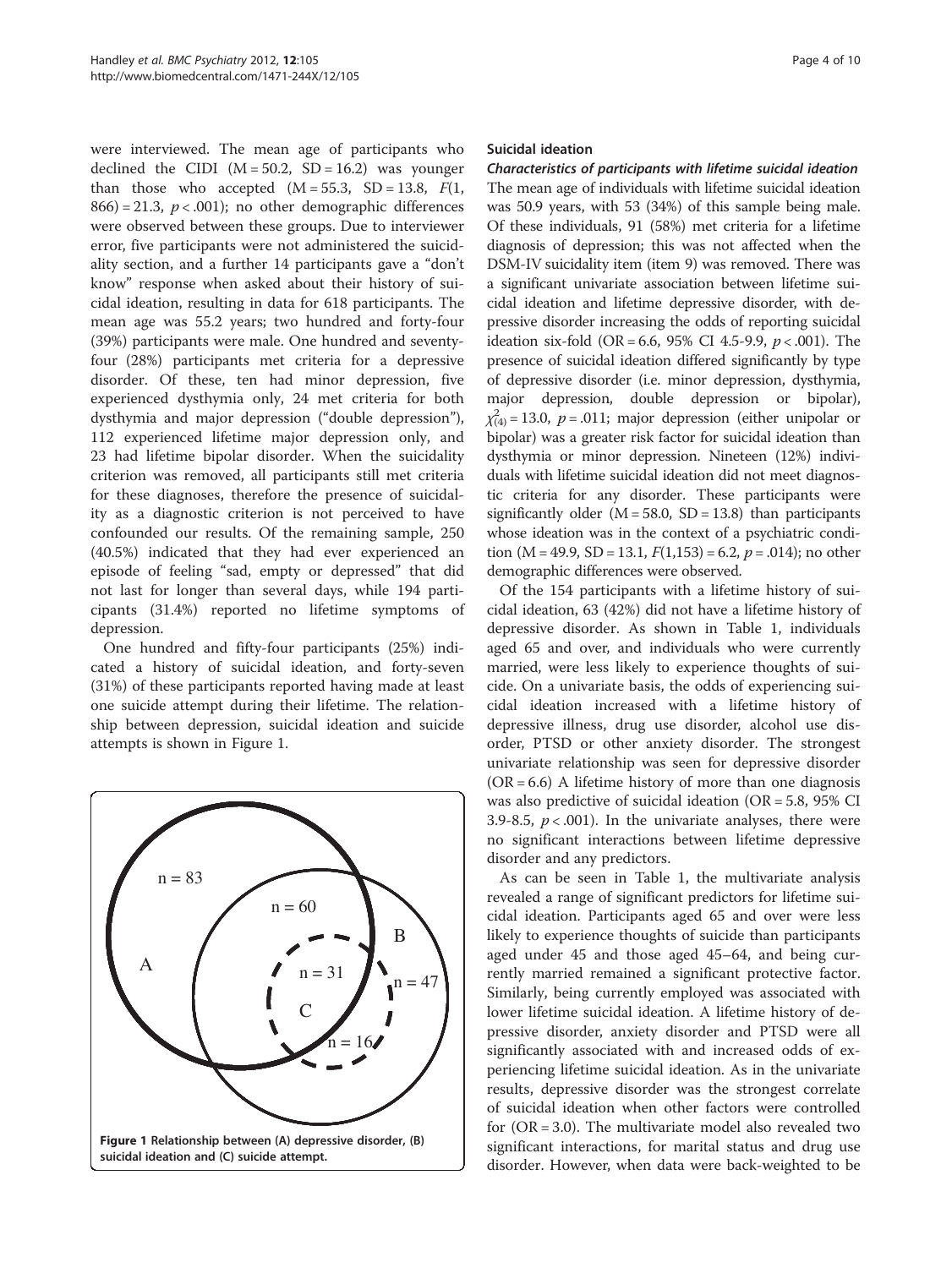| Demographic/clinical characteristic |                      | With depression   | Without depression | Overall           | <b>Overall</b> |               |            |               |
|-------------------------------------|----------------------|-------------------|--------------------|-------------------|----------------|---------------|------------|---------------|
|                                     |                      | n cases/total (%) | n cases/total (%)  | n cases/total (%) | Unadjusted     |               | Adjusted   |               |
|                                     |                      |                   |                    |                   | <b>OR</b>      | 95% CI        | <b>AOR</b> | 95% CI        |
| Demographic characteristics         |                      |                   |                    |                   |                |               |            |               |
| Age                                 | Under 45             | 27/43(63)         | 20/92 (22)         | 47/135 (35)       | $3.1***$       | $1.8 - 5.5$   | $3.6***$   | $1.6 - 8.1$   |
|                                     | 45-64                | 52/104 (50)       | 33/229 (14)        | 85/333 (26)       | $2.0***$       | $1.2 - 3.3$   | $2.2*$     | $1.1 - 4.3$   |
|                                     | $65+$                | 12/27(44)         | 10/123(8.1)        | 22/150 (15)       |                |               |            |               |
| Gender                              | Male                 | 31/54(57)         | 22/190 (12)        | 53/244 (22)       | 0.75           | $0.51 - 1.1$  | 0.88       | $0.54 - 1.4$  |
|                                     | Female               | 60/120 (50)       | 41/254 (16)        | 101/374 (27)      |                |               |            |               |
| Marital status                      | Married/de facto     | 45/94 (49)        | 35/338 (10)        | 80/432 (19)       | $0.34***$      | $0.23 - 0.50$ | $0.46***$  | $0.29 - 0.74$ |
|                                     | Not married          | 45/78 (58)        | 28/105 (27)        | 73/183 (40)       |                |               |            |               |
| Education                           | High school or other | 60/122 (49)       | 44/297 (15)        | 104/419 (25)      | 1.2            | $0.75 - 1.8$  | 1.0        | $0.61 - 1.8$  |
|                                     | Didn't finish school | 20/38 (53)        | 15/120 (13)        | 35/158 (22)       |                |               |            |               |
| Employment status                   | Employed             | 50/102 (49)       | 36/255 (14)        | 86/357 (24)       | 0.90           | $0.62 - 1.3$  | $0.53*$    | $0.32 - 0.89$ |
|                                     | Not in workforce     | 40/69 (58)        | 27/188 (14)        | 67/257 (26)       |                |               |            |               |
| Lifetime DSM-IV diagnoses           |                      |                   |                    |                   |                |               |            |               |
| Depressive disorder                 | Yes                  | 91/174 (52)       |                    | 91/174 (52)       | $6.6***$       | $4.4 - 9.9$   | $3.0***$   | $2.0 - 5.3$   |
|                                     | <b>No</b>            |                   | 63/444 (14)        | 63/444 (14)       |                |               |            |               |
| Alcohol disorder                    | Yes                  | 36/52 (69)        | 15/82 (18)         | 51/134 (38)       | $2.8***$       | $1.5 - 3.4$   | 1.6        | $0.90 - 2.7$  |
|                                     | No                   | 55/122 (45)       | 48/362 (13)        | 103/484 (21)      |                |               |            |               |
| Drug use disorder                   | Yes                  | 15/21(71)         | 7/15(47)           | 22/36 (61)        | $5.4***$       | $2.7 - 11$    | 2.1        | $0.82 - 5.2$  |
|                                     | No                   | 76/153 (50)       | 56/429 (13)        | 132/582 (23)      |                |               |            |               |
| Anxiety disorder                    | Yes                  | 69/120 (58)       | 30/121 (25)        | 99/241 (41)       | $4.1***$       | $2.8 - 6.0$   | $2.0***$   | $1.3 - 4.3$   |
|                                     | No                   | 22/54 (41)        | 33/323 (10)        | 55/377 (15)       |                |               |            |               |
| <b>PTSD</b>                         | Yes                  | 39/59 (66)        | 13/41(33)          | 52/100 (55)       | $4.4***$       | $2.8 - 6.9$   | $2.4***$   | $1.4 - 4.4$   |
|                                     | No                   | 52/115 (45)       | 50/403 (12)        | 102/518 (20)      |                |               |            |               |

<span id="page-5-0"></span>Table 1 Relationships between demographic/clinical characteristics and lifetime suicidal ideation rates: overall and by lifetime depression status

Note: Overall Odds Ratios (OR) and Confidence Intervals (CI) from unadjusted and adjusted (multivariate).

logistic regressions:  $p < .05$ ,  $p \times 01$ .

representative of the entire ARMHS sample, these interactions were no longer significant, indicating that these findings may have been the result of selection effects in our data. In the back-weighted data set, lifetime drug use disorder was a significant risk factor (OR = 4.3, 95% CI 1.3-15), and male gender was protective  $(OR = 0.48,$ 95% CI 0.26-0.90); all other results replicated those found in our original analysis.

As shown in Figure [2a](#page-6-0), the ROC curve for suicidal ideation was originally computed for depressive disorders alone (AUC = 0.70, 95% CI 0.66-0.75). Adding demographic characteristics and additional diagnoses (AUC = 0.81, 95% CI 0.77-0.85) significantly improved the AUC  $(\chi^2_{(1)} = 38.7, p < .001)$ .

#### Suicide attempts

#### Characteristics of participants with a lifetime suicide attempt

Of the 47 participants who had attempted suicide in their lifetime, the mean age was 46.9 years; seventeen

participants (36%) were male. Sixteen (34%) individuals who had made a lifetime suicide attempt did not have a lifetime diagnosis of depression. However all participants with a lifetime suicide attempt did meet criteria for at least one psychiatric disorder. All participants with a history of suicide attempts made their attempts while residing in a rural area.

As shown in Table [2](#page-6-0), at a univariate level participants aged 65 and over, and those who were currently married were significantly less likely to report a lifetime suicide attempt. They were also more likely to have a lifetime depressive, alcohol use, drug use or anxiety disorder, or lifetime PTSD. The presence of two or more comorbid disorders was also a significant univariate risk factor (OR = 5.9, 95% CI 3.1-11,  $p < .001$ ). The logistic regression revealed that at a multivariate level, being aged 65 and over reduced the likelihood of reporting a lifetime suicide attempt compared to those aged under 45, while being currently married and employed were significant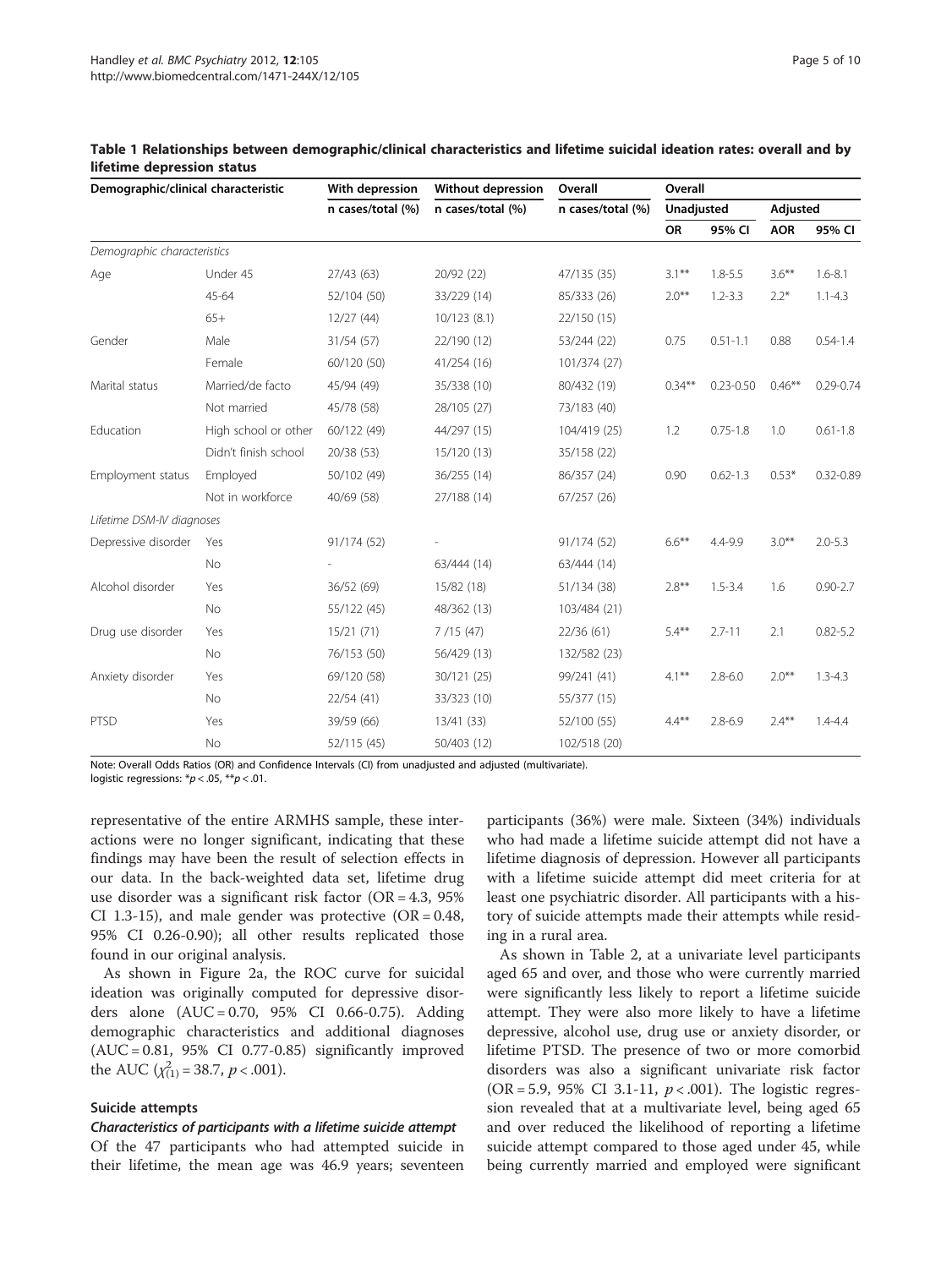<span id="page-6-0"></span>

| Table 2 Relationships between demographic/clinical characteristics and lifetime suicide attempt: overall and by |  |  |  |
|-----------------------------------------------------------------------------------------------------------------|--|--|--|
| lifetime depression status                                                                                      |  |  |  |

| Demographic/clinical characteristic |                      | With depression   | Without depression | Overall           | <b>Overall</b> |               |            |               |
|-------------------------------------|----------------------|-------------------|--------------------|-------------------|----------------|---------------|------------|---------------|
|                                     |                      | n cases/total (%) | n cases/total (%)  | n cases/total (%) | Unadjusted     |               | Adjusted   |               |
|                                     |                      |                   |                    |                   | <b>OR</b>      | 95% CI        | <b>AOR</b> | 95% CI        |
| Demographic characteristics         |                      |                   |                    |                   |                |               |            |               |
| Age                                 | Under 45             | 12/43 (28)        | 6/92(6.5)          | 18/135 (13)       | $5.6***$       | $1.9 - 17$    | $4.7*$     | $1.2 - 18$    |
|                                     | 45-64                | 17/104 (16)       | 8/229(3.5)         | 25/333(7.5)       | $3.0*$         | $1.0 - 8.7$   | 2.3        | $0.64 - 7.8$  |
|                                     | $65+$                | 2/27(7.4)         | 2/123(1.6)         | 4/150(2.7)        |                |               |            |               |
| Gender                              | Male                 | 10/54 (19)        | 7/190(3.7)         | 17/244 (7.0)      | 0.86           | $0.46 - 1.6$  | 0.94       | $0.43 - 2.0$  |
|                                     | Female               | 21/120 (18)       | 9/254(3.5)         | 30/374 (8.0)      |                |               |            |               |
| Marital status                      | Married/de facto     | 11/94(12)         | 8/338 (2.4)        | 19/432 (4.4)      | $0.26***$      | $0.14 - 0.47$ | $0.38***$  | $0.18 - 0.79$ |
|                                     | Not married          | 20/78 (26)        | 8/105 (7.6)        | 28/183 (15)       |                |               |            |               |
| Education                           | High school or other | 23/122 (19)       | 9/297(3.0)         | 32/419 (7.6)      | 1.0            | $0.50 - 2.0$  | 1.1        | $0.45 - 2.5$  |
|                                     | Didn't finish school | 7/38(18)          | 5/120(4.2)         | 12/158 (7.6)      |                |               |            |               |
| Employment status                   | Employed             | 17/102 (17)       | $6/255$ $(2.4)$    | 23/357 (6.4)      | 0.67           | $0.37 - 1.2$  | $0.32***$  | $0.14 - 0.71$ |
|                                     | Not in workforce     | 14/69 (20)        | 10/188 (5.3)       | 24/257 (9.3)      |                |               |            |               |
| Lifetime DSM-IV diagnoses           |                      |                   |                    |                   |                |               |            |               |
| Depressive disorder                 | Yes                  | 31/174 (18)       |                    | 31/174 (18)       | $5.8***$       | $3.1 - 11$    | $2.2 +$    | $0.99 - 4.8$  |
|                                     | <b>No</b>            |                   | 16/444 (3.6)       | 16/444 (3.6)      |                |               |            |               |
| Alcohol disorder                    | Yes                  | 15/52 (29)        | 5/82(6.1)          | 20/134 (15)       | $3.0***$       | $1.6 - 5.5$   | 1.4        | $0.64 - 3.3$  |
|                                     | No                   | 16/122 (39)       | 11/362 (3.0)       | 27/484 (5.6)      |                |               |            |               |
| Drug use disorder                   | Yes                  | 10/21 (48)        | 2/15(13)           | 12/36(33)         | $7.8***$       | $3.6 - 17$    | $4.3***$   | $1.4 - 12.5$  |
|                                     | No                   | 21/153(14)        | 14/429 (3.3)       | 35/582 (6.0)      |                |               |            |               |
| Anxiety disorder                    | Yes                  | 26/120 (22)       | 13/121(11)         | 39/241 (16)       | $8.9**$        | $4.1 - 19$    | $5.8***$   | $2.2 - 15.6$  |
|                                     | <b>No</b>            | 5/54(9.3)         | 3/323 (0.93)       | 8/377(2.1)        |                |               |            |               |
| PTSD                                | Yes                  | 20/59 (34)        | 2/41(4.9)          | 22/100 (22)       | $5.6***$       | $3.0 - 10$    | 1.8        | $0.83 - 4.0#$ |
|                                     | No                   | 11/115 (9.6)      | 14/403 (3.5)       | 25/518 (4.8)      |                |               |            |               |

Note: Overall Odds Ratios (OR) and Confidence Intervals (CI) from unadjusted and adjusted (multivariate).

logistic regressions:  $tp = .05$ ,  $\frac{p}{p} < .05$ ,  $\frac{p}{p} < .01$ .

# Significant interaction with depression status < .05.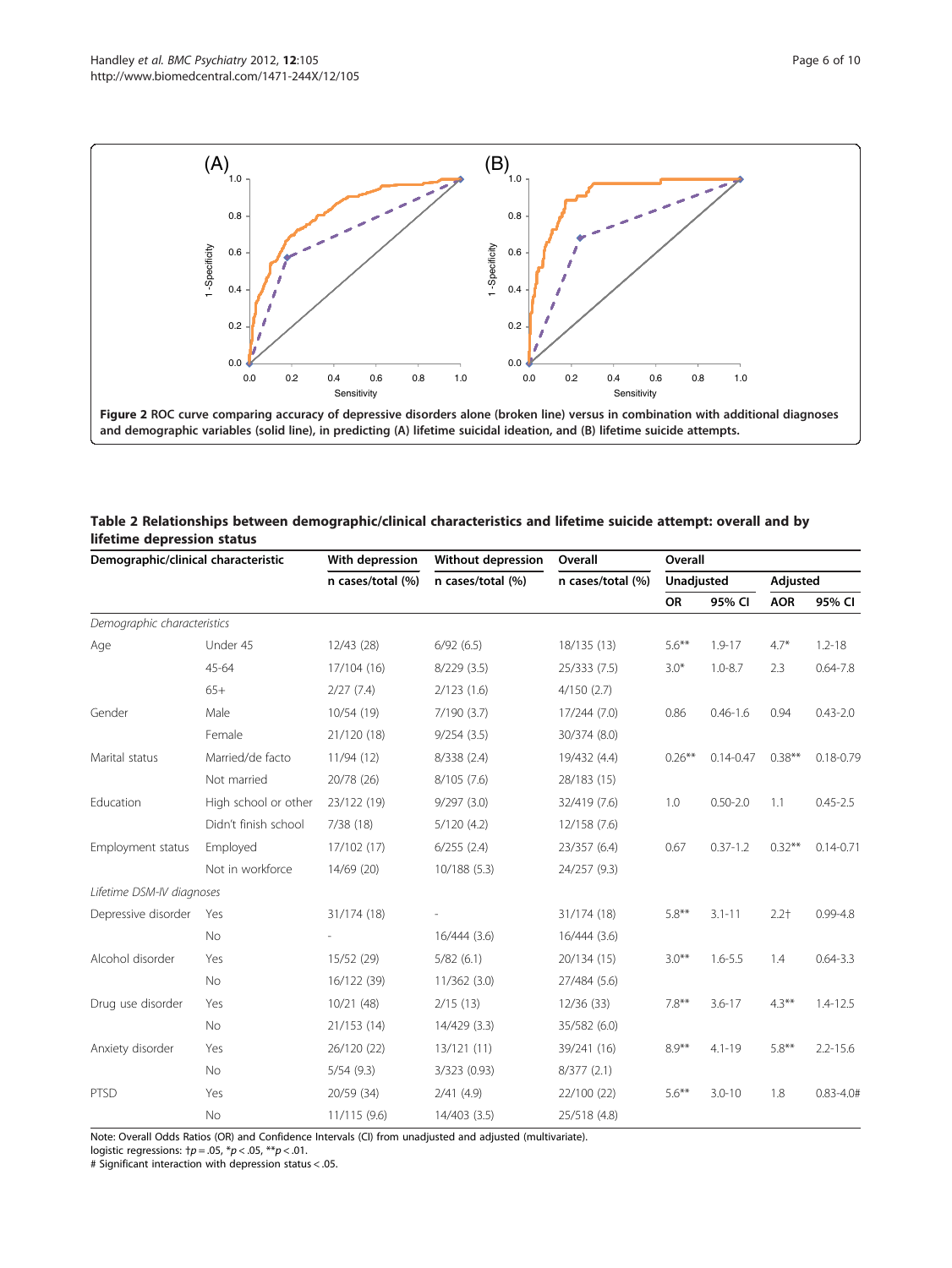protective factors. The presence of a lifetime depressive, drug use or anxiety disorder each significantly increased an individual's likelihood of reporting a suicide attempt. While depression was a significant univariate correlate, this effect was only marginal in the regression  $(p=.05)$ . A significant interaction was also observed between depression and PTSD; PTSD was a significantly greater risk factor for those with  $(OR = 15, 95\% \text{ CI } 6.8-31)$  compared to without  $(OR = 0.71, 95\% \text{ CI } 0.09-5.5)$  lifetime depression (see [Additional file 1\)](#page-9-0). This represents an interaction OR of 7.1, i.e. suicide attempts when both factors are present are 7 fold higher than might be expected based on the effects on depression and PTSD separately.

When data were back-weighted, the unweighted results were replicated, with the exception that younger age was no longer a significant predictor.

#### Impact of depression on suicide attempts

Overall, depressive disorder was a significant predictor of a suicide attempt, however a lifetime suicide attempt was significantly more likely within some depressive diagnoses ( $p < .001$ ); participants with major depression (either unipolar or bipolar) were at greater risk than those with minor depression or dysthymia. Among individuals with a history of suicide attempts, the mean number of attempts did not differ between participants with  $(M = 2.6, SD = 3.2)$  and without  $(M = 1.8, SD = 1.3)$  a history of depression ( $p = .287$ ). These individuals also did not differ in age at their first ( $p = .186$ ) or most recent ( $p = .757$ ) suicide attempt, or in the severity of their attempts ( $p = .729$ ). Of the 31 participants with a history of both depression and suicide attempts, 18 (58%) indicated that their suicide attempt occurred during their worst depressive episode; beyond this, we could not determine whether suicide attempts occurred during or outside of a depressive episode.

For the prediction of suicide attempts, depressive disorders alone resulted in an AUC of 0.72 (95% CI 0.64- 0.80). As can be seen in Figure [2b](#page-6-0), the addition of the remaining predictors increased the AUC to 0.88 (95% CI 0.84-0.93); this was a significant increase  $(\chi^2_{(1)} = 18.1,$  $p < .001$ ).

# **Discussion**

This study aimed to further explore the recent conceptualisation of depression and suicidality as related yet independent constructs. Our findings revealed that approximately one-third of individuals with lifetime suicide attempts and over one-third of individuals with lifetime suicidal ideation did not have a history of depressive disorder, providing support for the emerging theory of these conditions as separable states. This concurs with previous research conducted in an urban

Australian population [\[5](#page-9-0)], which found strong evidence for depression and suicidality as independent constructs. This indicates a similarity in psychological mechanisms across geographical areas. On a univariate basis, lifetime depressive disorder was strongly related to suicidal ideation and suicide attempts, producing approximately a six-fold increase in the likelihood of an individual experiencing either of these phenomena.

Importantly, all of our participants who met diagnostic criteria for lifetime depression did so even when the DSM-IV suicidality item (item 9) was removed. Therefore the association observed between depression and suicidal ideation was not solely attributable to the inclusion of suicidal ideation in the symptom criteria for depressive disorder. However we acknowledge that the CIDI focuses on the participants' most severe lifetime depressive episode, which is likely to explain this finding. That is, as the CIDI focuses on the episode for which the most symptoms were endorsed, removing one of these symptoms may not have had as great an impact on meeting diagnostic criteria as it would have when focusing on a less severe episode.

In both univariate and multivariate analyses, depression was the strongest predictor of suicidal ideation. However, in addition to depressive disorder, a variety of other factors were associated with thoughts of suicide. Significant multivariate effects were observed for both PTSD and anxiety disorder, while being unmarried was also associated with an increased likelihood of experiencing lifetime suicidal ideation. Marital status serves as an important proxy for social support, and our findings emphasise the moderating role of interpersonal relationships for individuals who may be at risk of suicide despite having no depressive history. Therefore, programs aimed to enhance social support among rural communities may be an effective public health approach for the reduction of rural suicide. The finding that younger participants were more likely to endorse lifetime suicidal ideation and attempts has been observed in previous Australian community-based research, both for suicidality [[33](#page-10-0)], and for other psychological conditions such as depression, anxiety, and alcohol use [\[34,35](#page-10-0)]. This suggests that there may be a cohort effect, in that psychological conditions may be becoming increasingly common in younger generations, or this may be a survivor effect. Alternatively this may be due to a bias in lifetime recall, since older participants may be less likely to remember suicidal thoughts and behaviours if they occurred many years ago. Consistent with previous evidence [\[19](#page-9-0)], we also detected a small proportion of individuals experiencing suicidal ideation in the absence of any psychiatric diagnosis. Indicators of the clinical severity of suicidality (e.g. age at first suicidal thoughts and attempt, number and severity of suicide attempts) did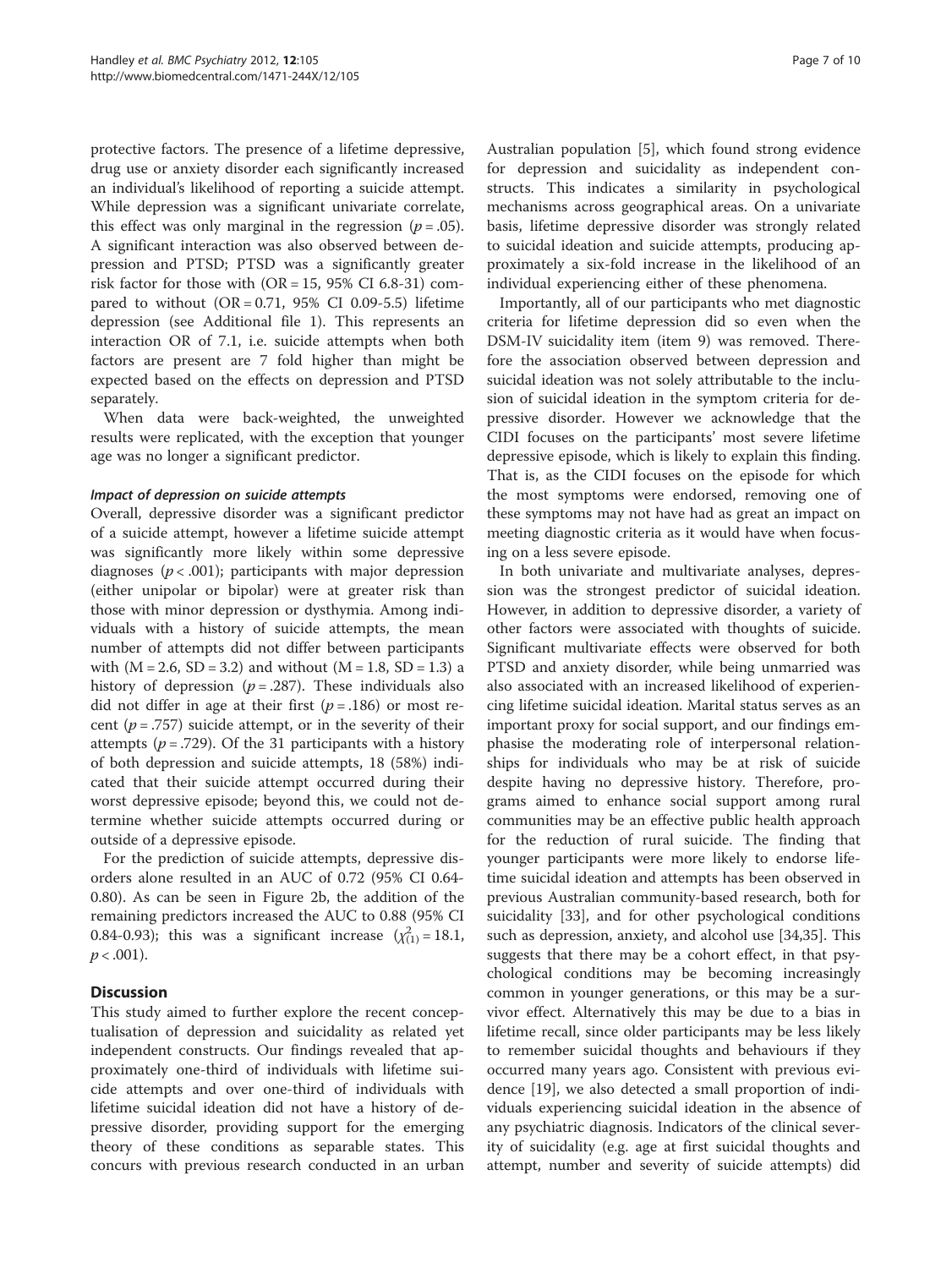not differ among participants with or without a lifetime diagnosis of depression.

When data were back-weighted to match the entire ARMHS sample, our results for suicidal ideation remained largely unchanged. The back-weighted data continued to support the finding that additional demographic factors and psychological diagnoses may contribute to suicide risk when depression is accounted for.

While a strong univariate relationship was observed between depression and lifetime suicide attempts, the multivariate association was weaker, and reached only marginal significance. Unlike suicidal ideation, depression was not the strongest correlate of lifetime suicide attempts on either a univariate or multivariate basis. This indicates an important additional role of secondary psychiatric diagnoses.

Both lifetime drug use and anxiety disorders showed a strong relationship with lifetime suicide attempts, and are important risk factors. There was also a significant interaction for suicide attempts between depression and PTSD; among individuals with depression, a comorbid diagnosis of PTSD greatly increased the odds of a suicide attempt. An increased awareness of the additional potential for suicidal behaviours among this group is warranted. These results were replicated even when data were back-weighted, indicating that these findings may be applicable to larger populations, and were not skewed by our over-representation of people with elevated psychological distress.

Our ROC analyses revealed that depression alone is somewhat limited in its predictive power for both suicidal ideation and suicide attempts. Our analysis indicated the necessity to assess a wider range of psychological conditions in evaluating suicidality.

The main implications of these findings are likely to apply in treatment settings. At present, the consideration of suicidality primarily as a product of a depressive episode has resulted in it frequently being treated as such. During assessments by clinicians, if no evidence is found for the primary symptoms of depression, assessment of "secondary" symptoms such as suicidality may not be undertaken [[6\]](#page-9-0), and therefore these individuals may not be referred for further treatment. Clinicians may feel less equipped to assist individuals who experience thoughts of suicide independently of a depressive illness. Where diagnostic criteria for depression are met, suicidality is generally considered as just one factor contributing to an overall diagnosis, and may not be highlighted as a focus of concern above other, less severe, symptoms [\[6](#page-9-0)]. Considering recent findings that suicidality and depression may be relatively independent constructs [\[5](#page-9-0)], the assumption that treating the overall depressive state extends to effective treatment of individual symptoms such as suicidality may be somewhat unfounded. In

particular, people presenting with comorbid psychiatric conditions (especially PTSD) may require integrated treatments for these conditions in order for their suicide risk to be reduced [\[36\]](#page-10-0). Our findings highlight the potential need to consider different risk factors for individuals depending on their depressive history and personal circumstances.

The present research is limited by low participant numbers, which may have restricted our power to detect effects, particularly for the interactions. Due to the restricted sample size, it is possible that the present study underestimates characteristics that may distinguish between individuals who experience suicidality within and outside of the context of a depressive episode. Similarly, we had insufficient numbers of participants with a psychotic disorder to include this as a predictor, despite the likely impact of this condition [[15\]](#page-9-0). Our sample was entirely non-metropolitan, and therefore is not representative of urban residents. Our analyses focused primarily on lifetime diagnoses of psychiatric disorders, which have been found to be subject to inaccuracy of recall [\[37\]](#page-10-0), therefore our findings may be biased towards the null. Additionally, the use of lifetime diagnoses did not allow us to determine whether depression preceded suicidality in participants who experienced both of these conditions. It is possible that among participants who met criteria for both depression and suicidal thoughts or behaviours during their lifetime, the suicidality may still have occurred in the absence of a depressive episode. Future research utilising a larger sample may enable collection of sufficient data to focus on 12-month diagnoses, which may be of greater relevance. By assuming that participants without suicidal ideation also did not have a lifetime suicide attempt, impulsive attempts were not able to be detected in our analysis. Therefore it is likely that this study underestimates the total number of suicide attempts, and overstates the contribution of depression to such attempts. This may be addressed in future by using a less structured assessment which allows for the exploration of suicide attempts among individuals with no history of ideation. Future research may also benefit from the inclusion of a measure of impulsivity, as this is likely to contribute to suicide attempts among individuals experiencing suicidal ideation [\[38](#page-10-0)].

### Conclusions

Although there are limitations to the present findings, the study provides supporting evidence that depression and suicidality, although strongly related, appear to be independent constructs. That is, while depression is a significant predictor of suicidal ideation and attempts, it is not a necessary precondition for suicidality to occur, and the contribution of anxiety and substance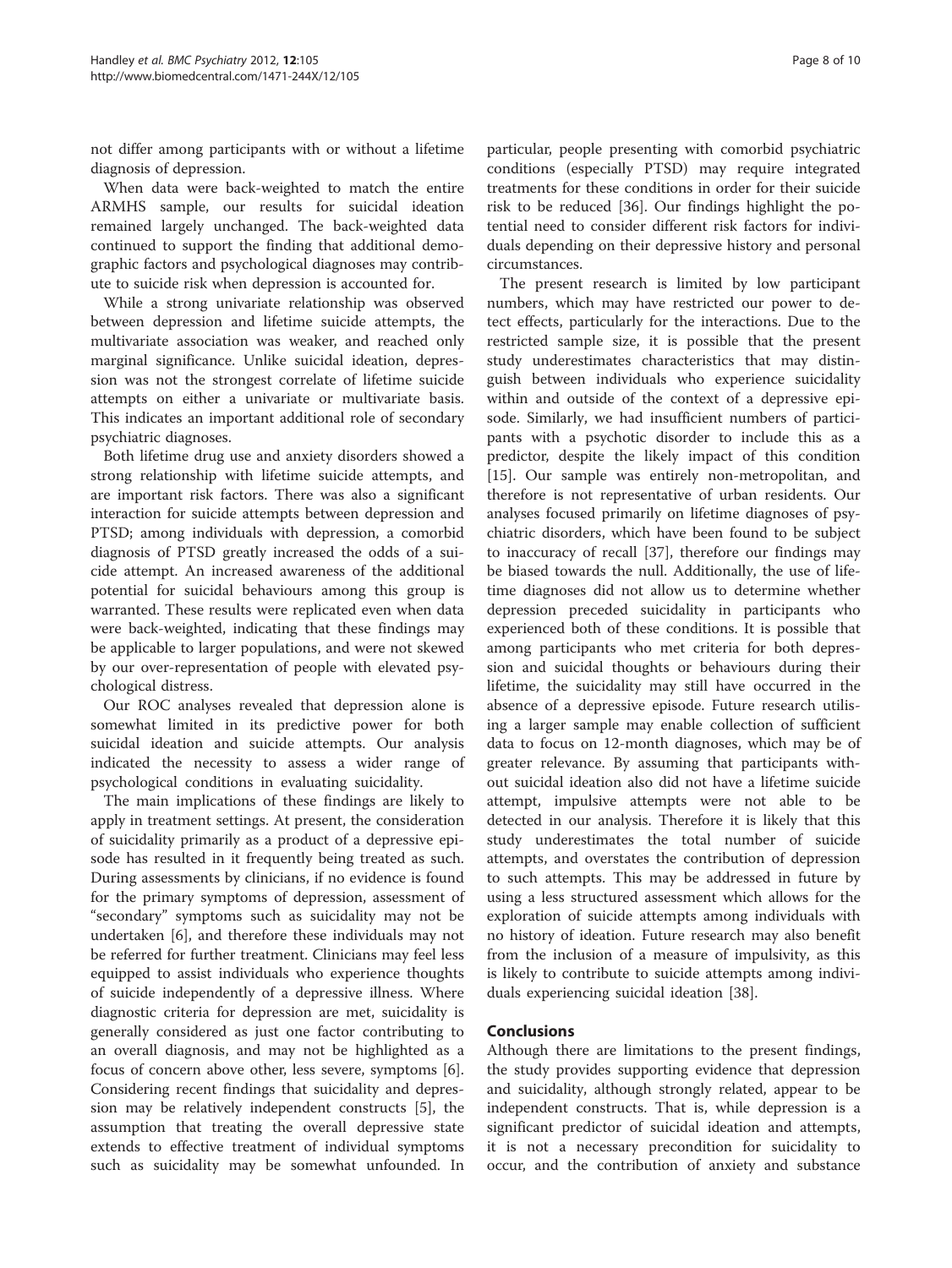<span id="page-9-0"></span>use disorders to suicidality may be of similar magnitude. If further support were found for the model of depression and suicidality as independent conditions, this may have significant clinical implications, particularly for suicide prevention strategies that chiefly focus on depression. Our findings suggest that a range of psychological conditions may increase suicide risk in individuals whose suicidality is not in the context of a depressive episode, and that the magnitude of the risk posed by conditions such as PTSD vary depending on the individual's depressive history. Further research focusing on identifying risk factors within additional disorders, particularly anxiety and drug use, would be of value.

# Additional file

[Additional file 1:](http://www.biomedcentral.com/content/supplementary/1471-244X-12-105-S1.doc) Interaction between depression and PTSD status for the prediction of lifetime suicide attempt; odds ratio (95% CI).

#### Competing interests

The authors declare that they have no competing interests.

#### Authors' contributions

TEH drafted manuscript, and contributed to data analysis and interpretation; KJI and FJKL contributed to the concept, analysis and interpretation of the data and revision of the manuscript; HJS contributed to ARMHS study design and development, data collection, and manuscript writing and revisions; MF assisted with study design, statistical analysis and interpretation; TJL contributed to ARMHS study development, study design, statistical analysis and interpretation; JRA assisted with manuscript drafting, data analysis and interpretation; BJK contributed to overall ARHMS study development, funding and implementation, and assisted with data analysis, interpretation, and drafting manuscript. All authors read and approved final draft.

#### Acknowledgements

We wish to recognise the contribution of the ARMHS chief investigators: Prof David Lyle, A/Prof David Perkins, A/Prof Lyn Fragar, Prof John Beard, Prof Vaughan Carr, Prof Jeffrey Fuller, and Senior Project Co-ordinator Dr Clare Coleman. The study was funded by the National Health and Medical Research Council (Project Grant #401241), and also supported by a Research Capacity Building Grant to the Australian Rural Health Research Collaboration. We wish to acknowledge the support of Area Directors of Mental Health Services during the course of this phase of the study: Dr Russell Roberts, Richard Buss, Dinesh Arya and particularly acknowledge the research site coordinators in each site: Jan Sidford, John Ogle (Broken Hill), Trim Munro, Amy Strachan (Moree), Louise Holdsworth, Kath O'Driscoll (Lismore), Cheryl Bennett, Jannelle Bowler (Orange), along with Fleur Hourihan, Dr Gina Sartore, Denika Novello and the team of CIDI interviewers. Tonelle Handley would like to acknowledge Australian Rotary Health/Rotary Club of Parramatta City for their support through the provision of a PhD scholarship.

#### Author details

<sup>1</sup> Priority Research Centre for Translational Neuroscience and Mental Health, University of Newcastle, Newcastle, Australia. <sup>2</sup>Hunter Medical Research Institute, Locked Bag 1, Hunter Region Mail Centre, Newcastle, Australia. <sup>3</sup>National Drug and Alcohol Research Centre, University of New South Wales, Sydney, Australia. <sup>4</sup>Centre for Rural and Remote Mental Health, University of Newcastle, Orange, NSW, Australia. <sup>5</sup>Centre for Clinical Epidemiology and Biostatistics, University of Newcastle, Newcastle, Australia. <sup>6</sup>Schizophrenia Research Institute, Sydney, Australia. <sup>7</sup>Department of Medicine, John Hunter Hospital, Locked Bag 1, Hunter Region Mail Centre, Newcastle, Australia.

Received: 1 November 2011 Accepted: 10 July 2012 Published: 8 August 2012

#### References

- 1. Renberg SE: Self-reported life-weariness, death-wishes, suicidal ideation, suicidal plans and suicide attempts in general population surveys in the north of Sweden 1986 and 1996. Soc Psychiatry Psychiatr Epidemiol 2001, 36(9):429–436.
- 2. Borges G, Angst J, Nock MK, Ruscio AM, Kessler RC: Risk factors for the incidence and persistence of suicide-related outcomes: A 10-year followup study using the National Comorbidity Surveys. J Affect Disorders 2008, 105(1–3):25–33.
- 3. Johnston AK, Pirkis JE, Burgess PM: Suicidal thoughts and behaviours among Australian adults: findings from the 2007 National Survey of Mental Health and Wellbeing. Aust N Z J Psychiatry 2009, 43(7):635-643.
- American Psychiatric Association: Diagnostic and statistical manual of mental health disorders (4th ed). Washington DC: American Psychiatric Association; 1994.
- 5. Fairweather-Schmidt AK, Anstey KJ, Mackinnon AJ: Is suicidality distinguishable from depression? Evidence from a community-based sample. Aust N Z J Psychiatry 2009, 43:208-215.
- 6. Oquendo MA, Baca-Garcia E, Mann JJ, Giner J: Issues for DSM-V: Suicidal behavior as a separate diagnosis on a separate axis. Am J Psychiatry 2008, 165(11):1383–1384.
- 7. Casey P, Dunn G, Kelly B, Lehtinen V, Dalgard O, Dowrick C, Ayuso-Mateos J: The prevalence of suicidal ideation in the general population: results from the Outcome of Depression International Network (ODIN) study. Soc Psychiatry Psychiatr Epidemiol 2008, 43(4):299–304.
- 8. Australian Bureau of Statistics: Causes of death 2009. Canberra: ABS; 2011.
- Piccinelli M, Wilkinson G: Gender differences in depression: Critical review. Brit J Psychiat 2000, 177(6):486–492.
- 10. Goldney RD: Suicide prevention. New York: Oxford University Press; 2008.
- 11. Mann JJ: Neurobiology of suicidal behaviour. Nat Rev Neurosci 2003, 4(10):819–828.
- 12. Schneider B: Substance use disorders and risk for completed suicide. Arch Suicide Res 2009, 13:303-316.
- 13. Nepon J, Belik S-L, Bolton J, Sareen J: The relationship between anxiety disorders and suicide attempts: findings from the National Epidemiologic Survey on Alcohol and Related Conditions. Depress Anxiety 2010, 27(9):791–798.
- 14. Valtonen H, Suominen K, Mantere O, Leppamaki S, Arvilommi P, Isometsa ET: Suicidal ideation and attempts in bipolar I and II disorders. Journal Clin Psychiatry 2005, 66(11):1456–1462.
- 15. Siris SG: Suicide and schizophrenia. J Psychopharmacol (Oxf) 2001, 15(2):127–135.
- 16. Lecrubier Y: The influence of comorbidity on the prevalence of suicidal behaviour. Eur Psychiatry 2001, 16(7):395–399.
- 17. Dalton EJ, Cate-Carter TD, Mundo E, Parikh SV, Kennedy JL: Suicide risk in bipolar patients: the role of co-morbid substance use disorders. Bipolar Disord 2003, 5(1):58–61.
- 18. Simon NM, Zalta AK, Otto MW, Ostacher MJ, Fischmann D, Chow CW, Thompson EH, Stevens JC, Demopulos CM, Nierenberg AA, Pollack MH: The association of comorbid anxiety disorders with suicide attempts and suicidal ideation in outpatients with bipolar disorder. J Psychiatr Res 2007, 41(3–4):255–264.
- 19. Mann JJ, Apter A, Bertolote J, Beautrais A, Currier D, Haas A, Hegerl U, Lonnqvist J, Malone K, Marusic A, Mehlum L, Patton G, Phillips M, Rutz W, Rihmer Z, Schmidtke A, Shaffer D, Silverman M, Takahashi Y, Varnik A, Wasserman D, Yip P, Hendin H: Suicide prevention strategies: a systematic review. JAMA 2005, 294:2064–2074.
- 20. Fanous AH, Prescott CA, Kendler KS: The prediction of thoughts of death or self-harm in a population-based sample of female twins. Psychol Med 2004, 34:301–312.
- 21. Hirsch JK: A Review of the Literature on Rural Suicide. Crisis 2006. 27(4):189–199.
- 22. Peen J, Schoevers RA, Beekman AT, Dekker J: The current status of urbanrural differences in psychiatric disorders. Acta Psychiatr Scand 2010, 121(2):84–93.
- 23. Kelly BJ, Stain HJ, Coleman C, Perkins D, Fragar L, Fuller J, Lewin TJ, Lyle D, Carr VJ, Wilson JM, Beard JR: Mental health and well-being within rural